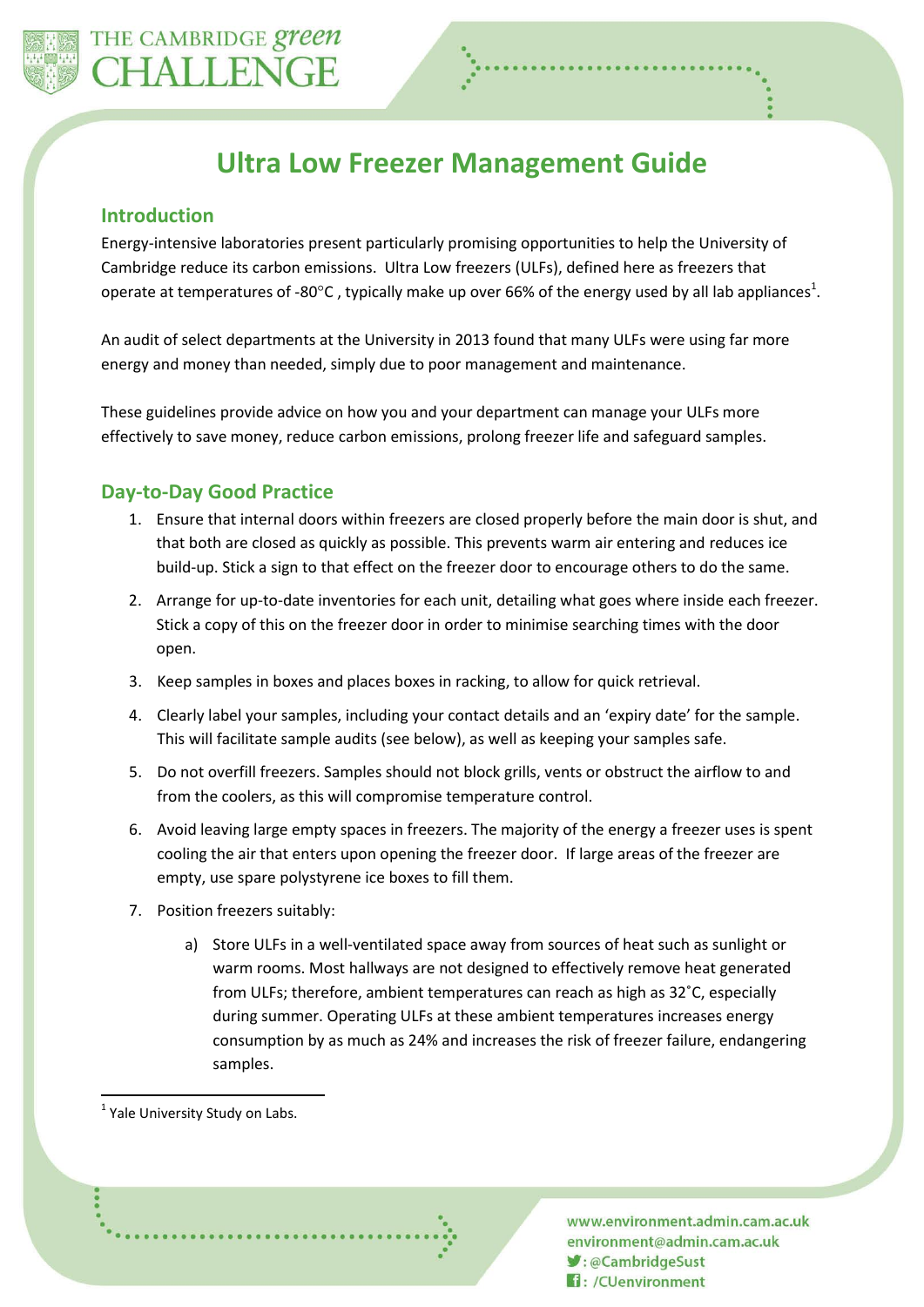

- b) Ensure that there is space around the unit's vents to allow it to draw in and expel air. ULFs need at least 20 cm of clear space on the top, and a minimum of 15 cm of clear space at the rear and on both sides. Do not store items on top off or around ULFs.
- 8. When back-up ULFs are not being used, lower them to a set point temperature of -60˚C. This will both reduce energy and extend the life of the freezer, by lowering the duty cycle.
- 9. Make sure your freezer is reaching its temperature set point. If you can hear the compressor running constantly, or if the freezer is set for -80°C but only reaches -78°C, inform the lab manager and have the unit looked at immediately.
- 10. Where possible, fit energy monitors to every ULF to help identify malfunctioning freezers. Funding for monitors is available from the Environment and Energy Section through its Energy and Carbon Reduction Project (ECRP) (see[: http://www.environment.admin.cam.ac.uk/what](http://www.environment.admin.cam.ac.uk/what-are-we-doing/carbon/energy-and-carbon-reduction-project-ecrp)[are-we-doing/carbon/energy-and-carbon-reduction-project-ecrp\)](http://www.environment.admin.cam.ac.uk/what-are-we-doing/carbon/energy-and-carbon-reduction-project-ecrp).
- 11. Develop and maintain an inventory of the ULFs in your department. The key information to record is:
	- The number of ULFs;
	- The design/ model of each freezer;
	- The energy consumption (wattage) of each freezer;
	- The age of each freezer;
	- The location of each freezer, also noting whether anything is being stored on top of or around the freezer.

This information will enable you to:

 $\overline{a}$ 

- Characterise the age profile of the ULFs in your building as a general rule, older freezers will tend to be less efficient<sup>2</sup>;
- Target specific areas or labs for improvements, based on the number and age profile of the ULFs they contain;
- Develop a schedule for replacing the older and/or more power hungry freezers;
- Identify opportunities to improve where and how the freezers are located.



 $2$  The efficiency of ULFs decreases over time, due to loosening seals, refrigerant loss, degraded lubricants, fatigue in mechanical systems, or poor maintenance. Each year of a ULF's age translates in to approximately 3% increase in energy consumption.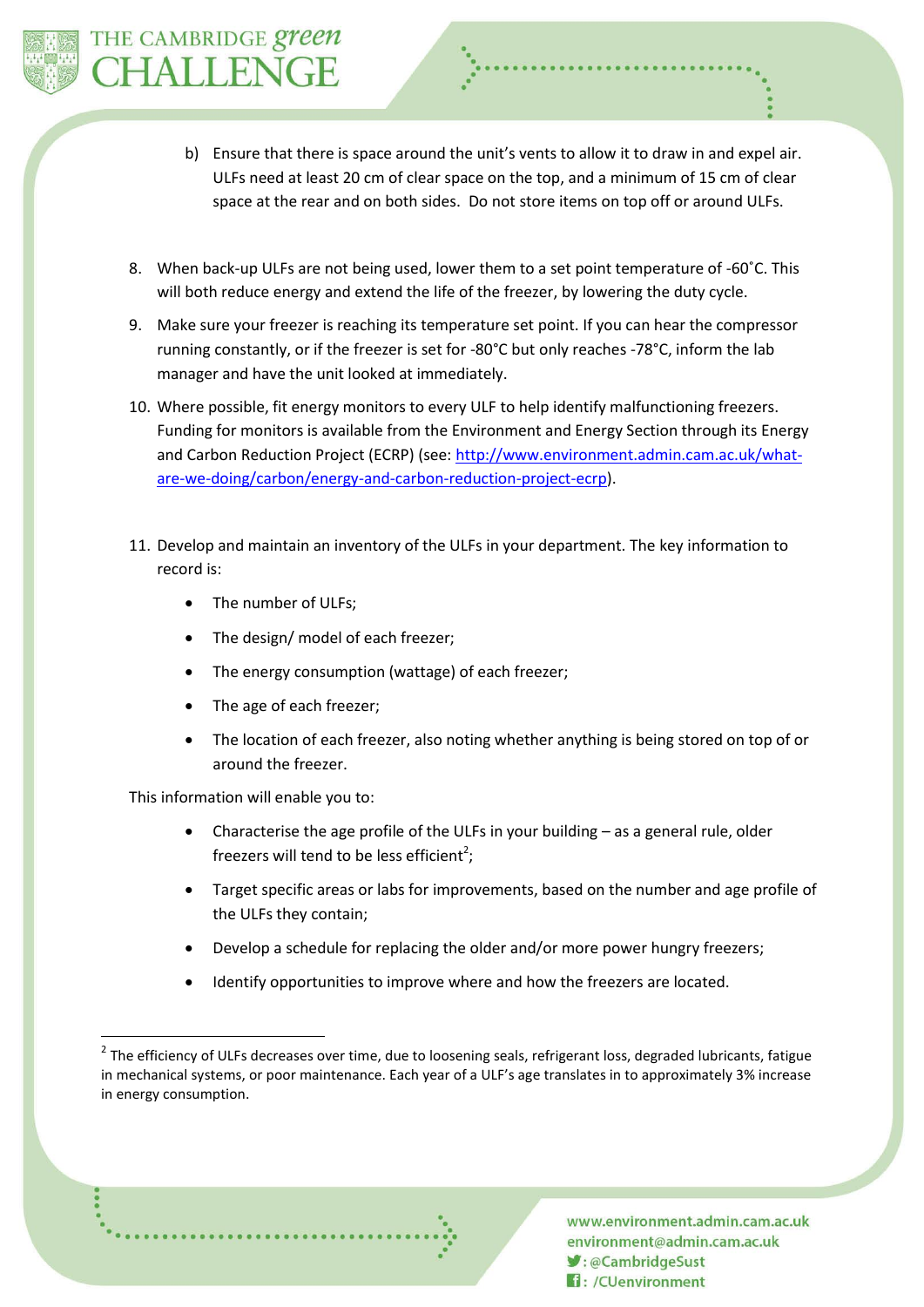## **Periodic Freezer Maintenance**

- 1. Arrange for regular maintenance checks to be performed on all freezers, ideally on a monthly basis and at the least every 6 months. Allocate responsibility for performing these checks to a suitable staff member and have a set timetable. Poor maintenance can increase condensing temperature or reduce evaporating temperature by several degrees, resulting in an increase in energy use of up to 25%.
- 2. Annex A provides some guidelines on how to carry out routine ULF maintenance*. To avoid personal injury and damage to the freezer or samples, the actions described in Annex A should only be carried out by a nominated and suitably qualified staff member.*
- 3. Identify any 'zombie' freezers by regularly testing or metering freezers older than 10 years. Zombie freezers are those that, while still appearing to be fully functional, guzzle two-to-four times as much energy as a normal freezer to do so. Such freezers should be replaced.
- 4. Clear away any ice build-up with a soft cloth, dustpan and brush, or rubber mallet. Avoid sharp tools and be cautious to avoid damaging the rubber seals and gaskets. As frost builds up on the evaporator coils the heat transfer rate in the ULF cabinet is decreased due to the insulating effects of ice. This means the compressor has to work harder and longer to maintain cool temperatures, wasting more energy. Removing the ice regularly can also extend freezer life.
- 5. If the ice layer is too hard and thick to remove gently, perform a full defrost by following the 'How to Fully Defrost Your Freezer' advice in Annex B.

## **Sample Audits and Management**

Unwanted and unnecessary samples could be taking up precious storage space in ULFs.

During the Summer of 2013, an intern student working with the Environment and Energy Section coordinated an audit of samples stored in the ULFs in a University department, which showed that a high percentage of samples (in some freezers, up to 100%!) were so poorly labelled so that they were unidentifiable to anyone other than the individual who stored them; and 9% of samples were older than 5 years or belonged to researchers who had left the department. A similar audit undertaken at the University of Colorado Boulder found that samples were often stored in ULFs without any consideration of whether they needed to be kept at ultra-low temperatures.

Undertaking a similar audit for yourselves would allow you review your day-to-day sample management practices. For example, creating a sample database, showing where each sample is stored, the sample owner and expiry date, will help to identify samples that are no longer required, especially if responsibility is assigned for carrying out regular 'sample reviews'. Sharing this database amongst staff and students can also help to reduce the amount of time that freezers doors are left open whilst individuals try to find particular samples.

> www.environment.admin.cam.ac.uk environment@admin.cam.ac.uk ■: @CambridgeSust **H**: /CUenvironment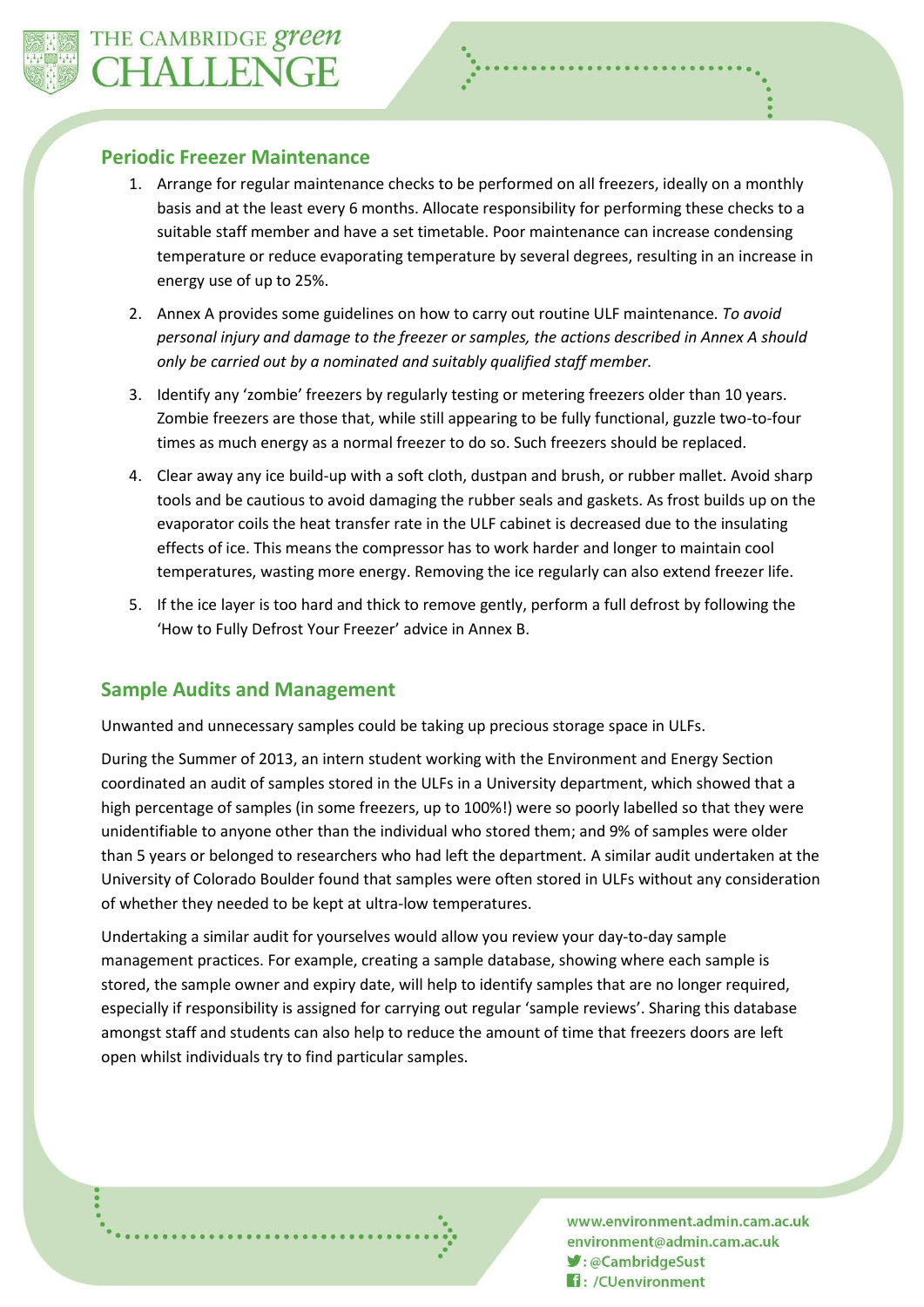

 $\overline{a}$ 

#### **Strategic Measures**

On a more strategic level, there several steps your department can take to reduce its freezer energy use:

- Develop a freezer management programme:This would be a comprehensive strategy that would pull together and address all the challenges associated with ULFs: equipment maintenance, sample maintenance, purchasing/retiring, and data gaps. As part of this programme, your department could develop some guidelines on when it is 'best' to replace an old or inefficient ULF with a more efficient model; and adopt stringent procurement standards for new freezers<sup>3</sup>. The Environment and Energy Section could assist in developing this programme and could also possibly assist with funding for the replacement of inefficient ULFs.
- Require business cases for new ULFs: Your department could require anyone wishing to purchase a new/additional freezer to provide a strong business case outlining why this is necessary.
- Charge for the use of old ULFs: Your department could consider charging those who continue to use inefficient models or, alternatively, offer a subsidy for the use of more efficient models, for example based on  $E/m^2$ . An old inefficient ULF can cost over £1,000 per annum in electricity, compared to £300 for a New Brunswick U570.
- Consider -70°C: Only cool samples to the temperature that is absolutely needed. In the majority of cases, samples can be safely stored at -70°C rather than -80°C. A study done by the University of Harvard demonstrates that antibodies, antigens and nucleic acids can be stably stored for at least 20 years at a temperature of -70˚C. Some departments at Cambridge are now setting their ULFs to -70˚C.
- Involve Staff: UC Davis run a ULF competition all year around, which focuses on separate areas of freezer management over the course of the year. See [http://sustainability.ucdavis.edu/action/conserve\\_energy/store\\_smart.html.](http://sustainability.ucdavis.edu/action/conserve_energy/store_smart.html) Competitions like this are a great way of making the issue fun for staff and can be particularly engaging if prizes and incentives are awarded.

 $3$  The Department of Biochemistry has committed to only using energy-efficient freezers within the next 3 years. The optimum for energy efficiency is the Panasonic VIP eco range.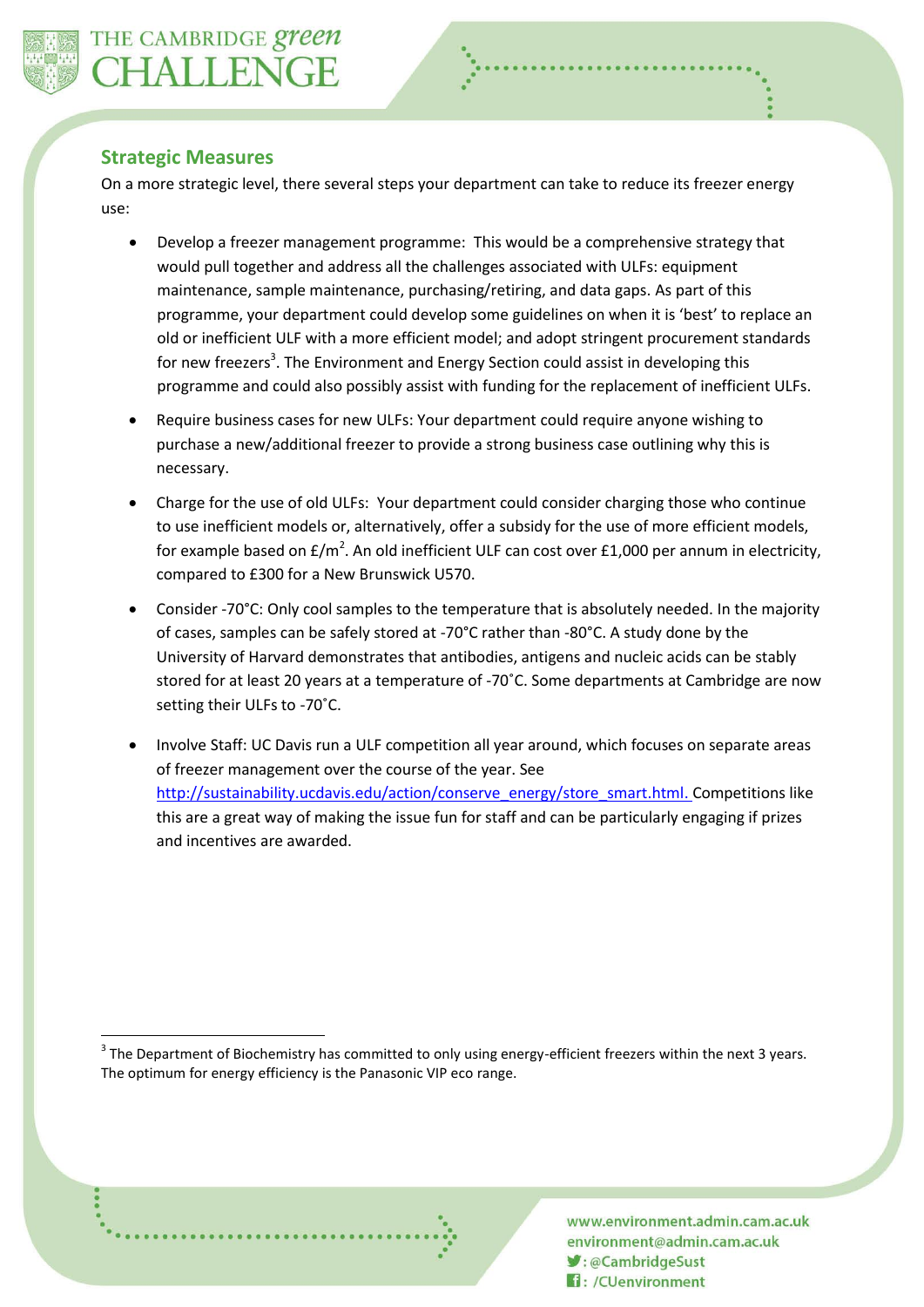

# **Annex A: How to Carry Out Routine ULF Maintenance**

*Note: To avoid personal injury and damage to the freezer and samples, these actions should only be carried out by a nominated and suitably qualified staff member.*

- Check the gaskets and rubber seals around the freezer door for leaks, clean them, and keep them free from ice. If the seals are broken, schedule a repair. Broken seals allow cold air (and energy) to escape and warmth to enter.
- Check the condenser coils. Condensers can become blocked with dust or debris, preventing efficient cooling. This can result in an increase of up to 10kWh per day. Therefore, if the condenser coils are dirty, arrange for them to be cleaned:
- Check with the lab manager as to whether the freezer is enrolled in a maintenance contract programme and, if so, contact the contractors to arrange for the coils to be cleaned.
- If the freezer is not enrolled in a maintenance contract programme, follow the 'How to Clean Condenser Coils' section below.
- Clean the freezer filter by vacuuming. Alternatively, rinse it in clean water and then allow it to dry before replacing it. Dust on the filter blocks the normal air flow through the condenser, which reduces the ability of the ULF to dissipate heat. Any air flow that passes through the clogged filter will carry dirt to deposit on the condenser.
- Check and clean the rear of the freezer. Keep the radiator at the back clean and free from dust.

www.environment.admin.cam.ac.uk environment@admin.cam.ac.uk ■: @CambridgeSust **H**: /CUenvironment